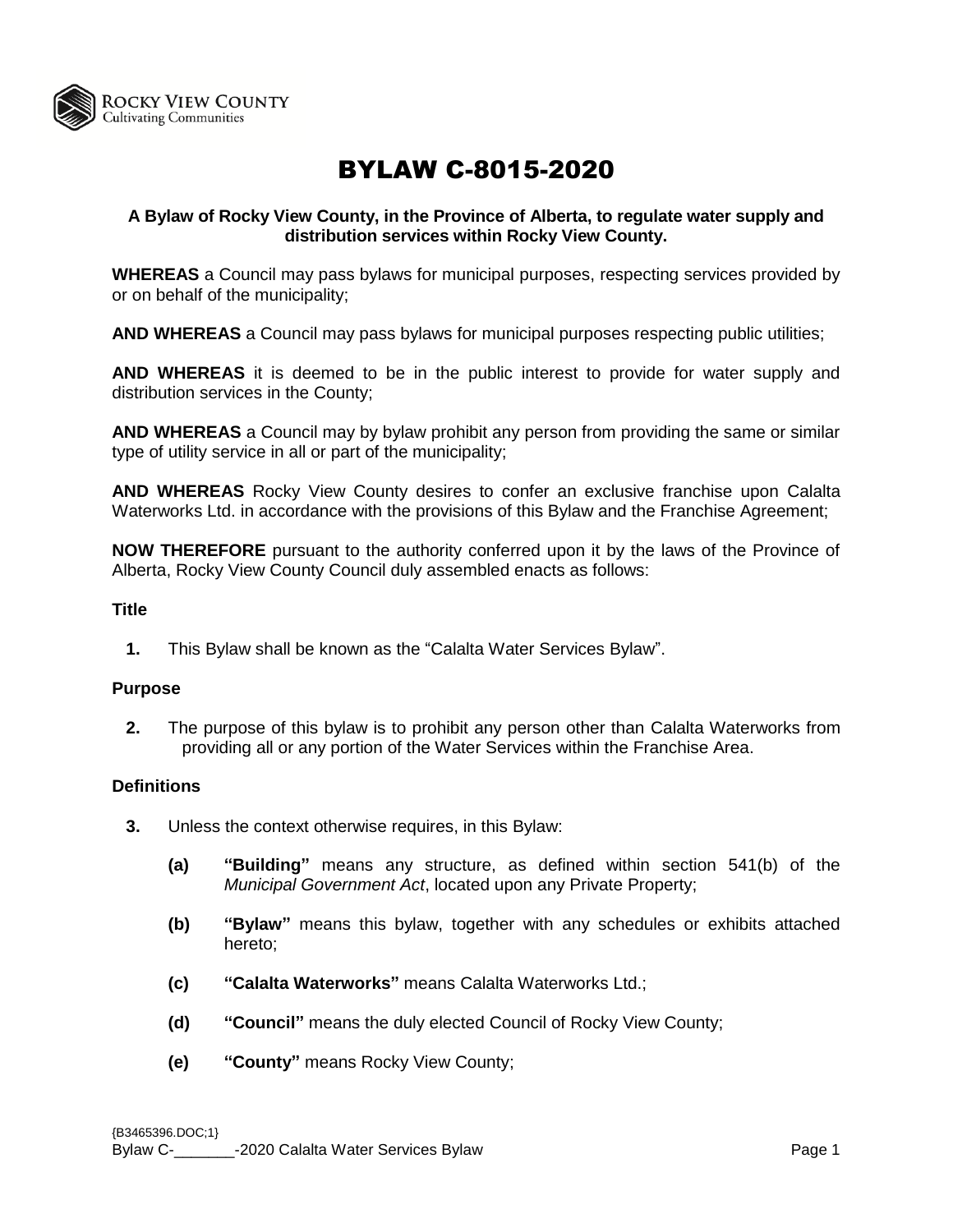- **(f) "County Manager"** means that individual appointed by Council into the position of Chief Administrative Officer for the County pursuant to the *Municipal Government Act* or his/her designate;
- **(g) "Court"** means a Court of competent jurisdiction in the Province of Alberta;
- **(h) "Dangerous"** means circumstances of non-compliance with this Bylaw located upon or within Property, constituting an Emergency;
- **(i) "Demand"** means a demand issued in writing on behalf of the County;
- **(j) "Designated Officer"** means a person appointed to that office pursuant to the *Municipal Government Act* or an authorized delegate thereof;
- **(k) "Emergency"** means an emergency as defined within section 541(a) of the *Municipal Government Act*:
- **(l) "Enforcement Appeal Committee"** means the Council committee established in Rocky View County bylaw No. C-7717-2017, the *Appeal and Review Panel Bylaw*;
- **(m) "Enforcement Officer"** means a member of the Royal Canadian Mounted Police (R.C.M.P), a Peace Officer appointed by the Solicitor General of Alberta in accordance with the *Peace Officers Act,* SA 2006, c P-3.5, and a Bylaw Enforcement Officer employed by the County in accordance with the *Municipal Government Act*;
- **(n) "Excluded Services"** means, collectively or individually:
	- **(i)** any and all private third party-owned/operated water systems providing Water Services as of the date that this Bylaw comes into force (whether providing services under a franchise agreement or otherwise);
	- **(ii)** any and all:
		- **(A)** truck fill service providing Potable Water (which includes hauling and delivery), and
		- **(B)** privately owned and operated wells, intakes, and related works providing Potable Water to the Property of the owner and/or operator of the said wells, intakes, and related works;

either existing as of the date that this Bylaw comes into force or subsequently permitted under any other County bylaw or any subdivision or development authority decision issued by the County;

**(iii)** any other exceptions to the exclusive right to provide Water Services as provided for within the Franchise Agreement (including, without restriction, the provision of such services by the County in event of default on the part of Calalta Waterworks under the Franchise Agreement, or pursuant to any other legal right to perform);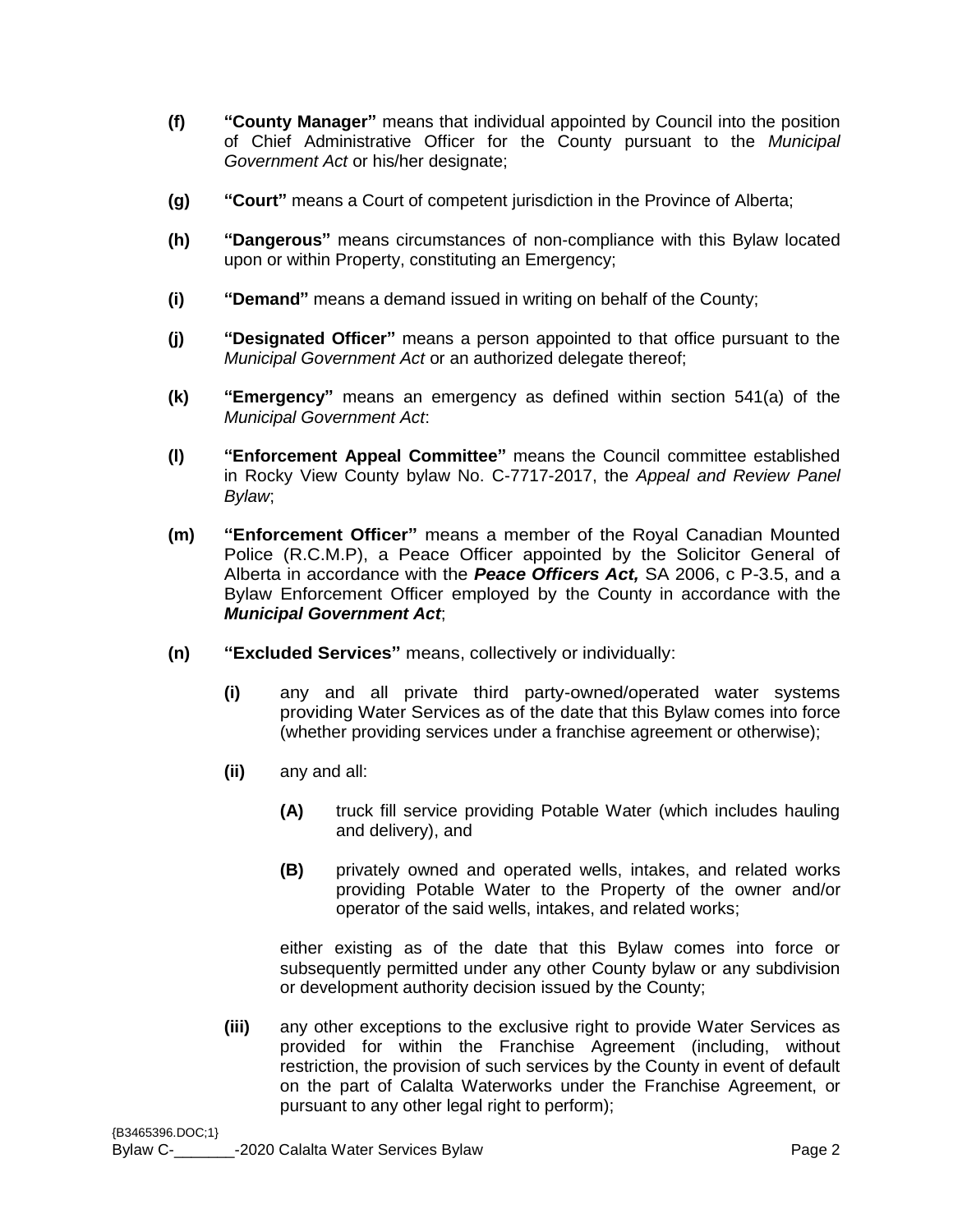- **(o) "Franchise Agreement"** means that agreement executed by the County and Calalta Waterworks in accordance with the authorities provided by Council and the provisions of section 45 of the *Municipal Government Act*, as such agreement may be amended, restated or replaced from time to time;
- **(p) "Franchise Area"** means all that portion of the County forming part of the Franchise Area generally depicted within Schedule "B" attached to this Bylaw;
- **(q) "Injunction Order"** means an Order issued by the Court of Queen's Bench of Alberta, requiring any Person to comply with any Remedial Order, or comply with the *Municipal Government Act*, any other enactment that the County is authorized to enforce, or this Bylaw;
- **(r) "Manager"** means the County Manager or his designate;
- **(s)** *"Master Rates Bylaw"* means Rocky View County bylaw No. C-7630-2017, or its successor bylaw;
- **(t) "***Municipal Government Act***"** means the *Municipal Government Act*, RSA 2000, c. M-26;
- **(u) "Notice"** means written notice provided by the County;
- **(v) "Occupant"** means a Person in possession of any Property or Building;
- **(w) "Owner"** means the owner of any Property, as defined within the *Municipal Government Act*;
- **(x) "Person"** includes one or more individuals, partnerships, bodies corporate, unincorporated organizations, governments, government agencies, trustees, executors, administrators or other legal representatives, other than the County, its agents or duly authorized representatives;
- **(y) "Potable Water"** means treated water suitable for human consumption;
- **(z) "Private Property"** means land owned by a person, group, corporation or other entity, not a governmental body;
- **(aa) "Property"** means any Private Property, Buildings, or any personal property located thereupon, within the Franchise Area;
- **(bb) "***Provincial Offences Procedure Act"* **means the** *Provincial Offences Procedure Act*, RSA 2000, c P-34;
- **(cc) "Public Properties"** means all fee simple and leasehold estates, rights-of-way, undersurface rights, easements and other interests in land or licenses or rights in respect to land, now and hereafter held or acquired by the County (including municipal roads, reserve lands, and public utility lots);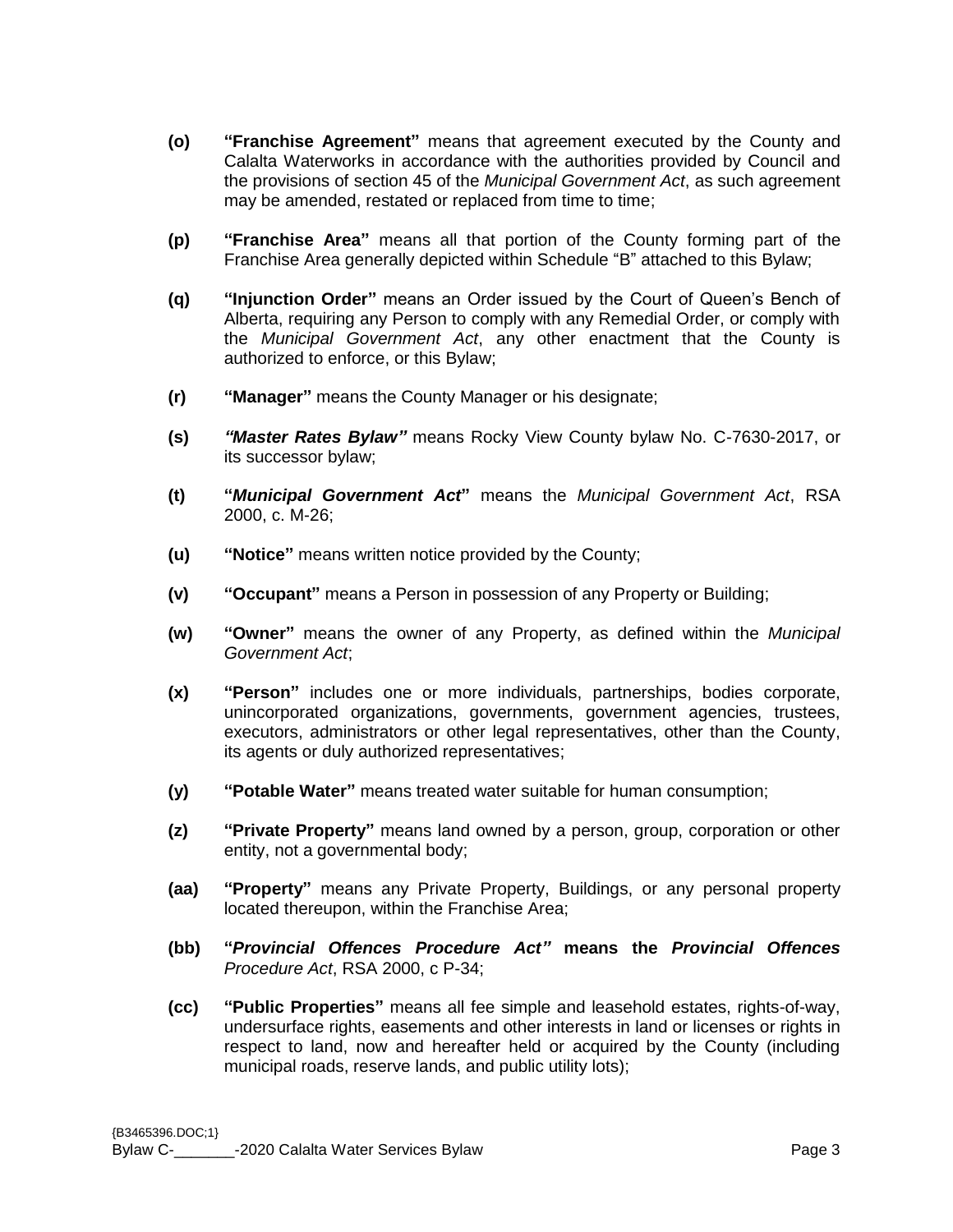- **(dd) "Reasonable Notice"** means such notice as may fairly and properly be expected in particular circumstances;
- **(ee) "Reasonable Time"** means such time as may fairly and properly be expected in particular circumstances;
- **(ff) "Unauthorized Service"** means, collectively or individually:
	- **(i)** the provision of all or any portion of the Water Services by any Person other than Calalta Waterworks, its agents or duly authorized representatives; or
	- **(ii)** the purchase or receipt of all or any portion of the Water Services other than through or from Calalta Waterworks, its agents or duly authorized representatives;

but for clarity shall be deemed to exclude the Excluded Services;

- **(gg) "Violation Ticket"** means a violation ticket issued pursuant to the *Provincial Offences Procedure Act*;
- **(hh) "Water and Wastewater Utility Bylaw"** means Rocky View County Bylaw No. C-7662-2017;
- **(ii) "Water Services"** means the provision or delivery of Potable Water to, or for use or consumption within or upon, Property located within the Franchise Area through a piped water distribution system, performed or provided subject to and in accordance with the provisions of the Franchise Agreement and the provisions of all applicable County bylaws including, without restriction, the County Water and Wastewater Utility Bylaw, but for clarity shall exclude the Excluded Services; and
- **(jj) "Written Warning"** means written documentation regarding infraction and what action will be taken if the infractions continue.

## **Application**

- **4.** Nothing in this Bylaw relieves a Person from complying with any provision of any federal or provincial law or regulation, other bylaw, or any requirement of any lawful permit, order or license.
- **5.** Any heading or sub-headings in this Bylaw is included for guidance purposes and convenience only, and shall not form part of this Bylaw.
- **6.** Specific reference to other bylaws, statutes and regulations are intended to refer to the current laws applicable within the Province of Alberta as at the time this Bylaw is enacted, and as may be amended from time to time, including successor legislation.
- **7.** All of the schedules attached to this Bylaw shall form a part of this Bylaw.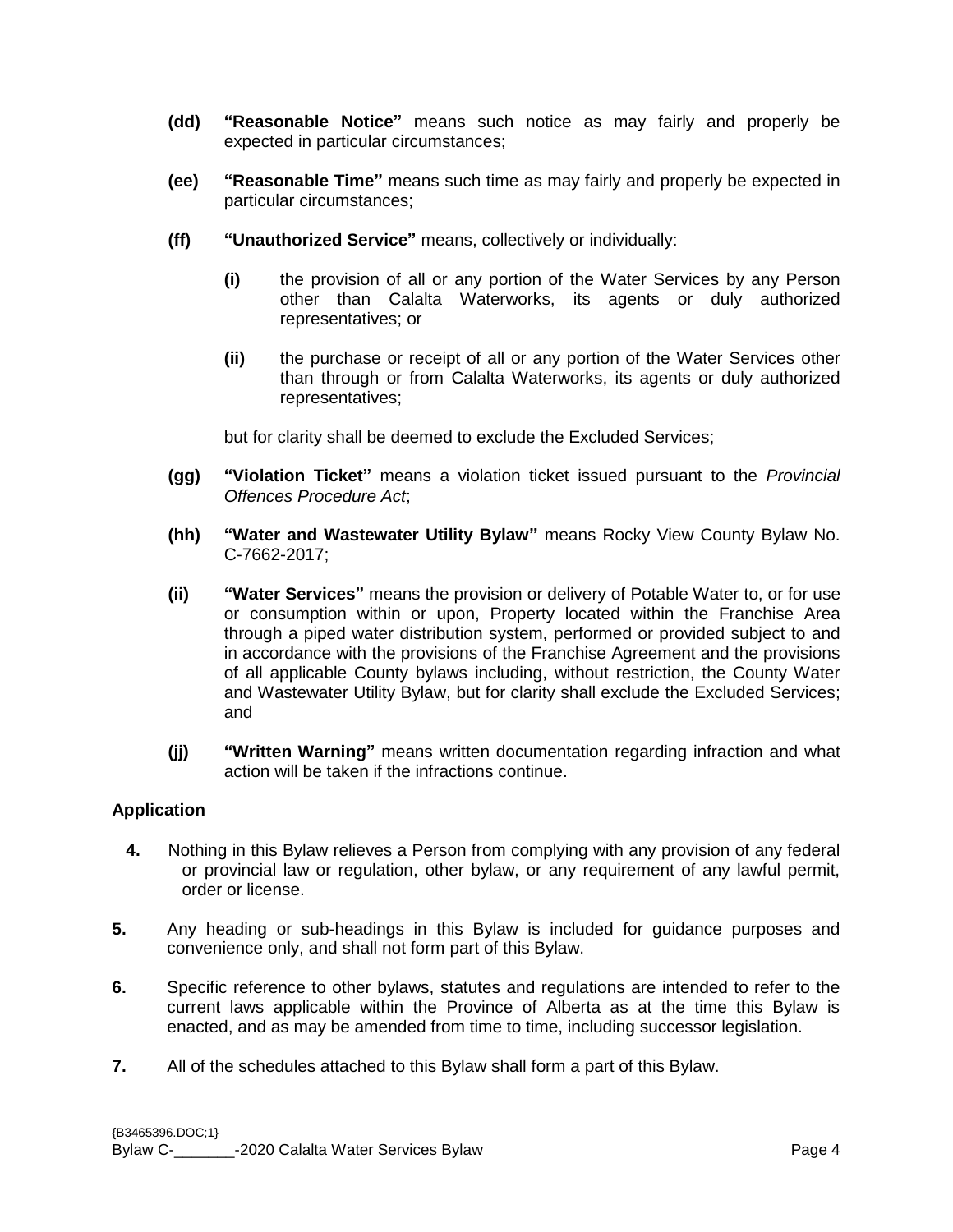**8.** This Bylaw is gender-neutral and, accordingly, any reference to one gender includes another.

## **General Prohibitions & Required Connections**

- **9.** Other than those exclusions listed as Excluded Services, no person shall:
	- **(a)** provide all or any portion of the Water Services within the Franchise Area other than Calalta Waterworks, its agents or duly authorized representatives;
	- **(b)** purchase or receive all or any portion of the Water Services within the Franchise Area, other than through or from Calalta Waterworks, its agents or duly authorized representatives;
	- **(c)** connect to the system or works of a utility service providing Water Services within the Franchise Area, other than the system or works of Calalta Waterworks; or
	- **(d)** disconnect from the system or works of Calalta Waterworks.
- **10.** Notwithstanding the foregoing, the County Manager may require the Owner of Property within the Franchise Area and located adjacent to the system or works of Calalta Waterworks to connect the Buildings located upon the Property to the system or works of Calalta Waterworks including, but not limited to, requiring the Owner to:
	- **(a)** provide or pay for a service connection to the Building to the water main forming part of the system or works of Calalta Waterworks at the Owner's sole cost and expense;
	- **(b)** pay all applicable and connection fees or charges;
	- **(c)** install a meter;
	- **(d)** disconnect the Building from any private water system or service;
	- **(e)** remove and/or remediate the any private water system or service;
	- **(f)** set up a utility account with Calalta Waterworks for the Property and the Building(s); and
	- **(g)** obtain Water Services from Calalta Waterworks;

provided always that the County, Council and the County Manager shall be under no obligation whatsoever to exercise or impose all or any of the foregoing discretions or requirements.

#### **General**

**11.** For the purpose of Sections 542 of the Municipal Government Act, the Manager and Enforcement Officers are Designated Officers for the purposes of carrying out inspections, remedial actions and enforcement.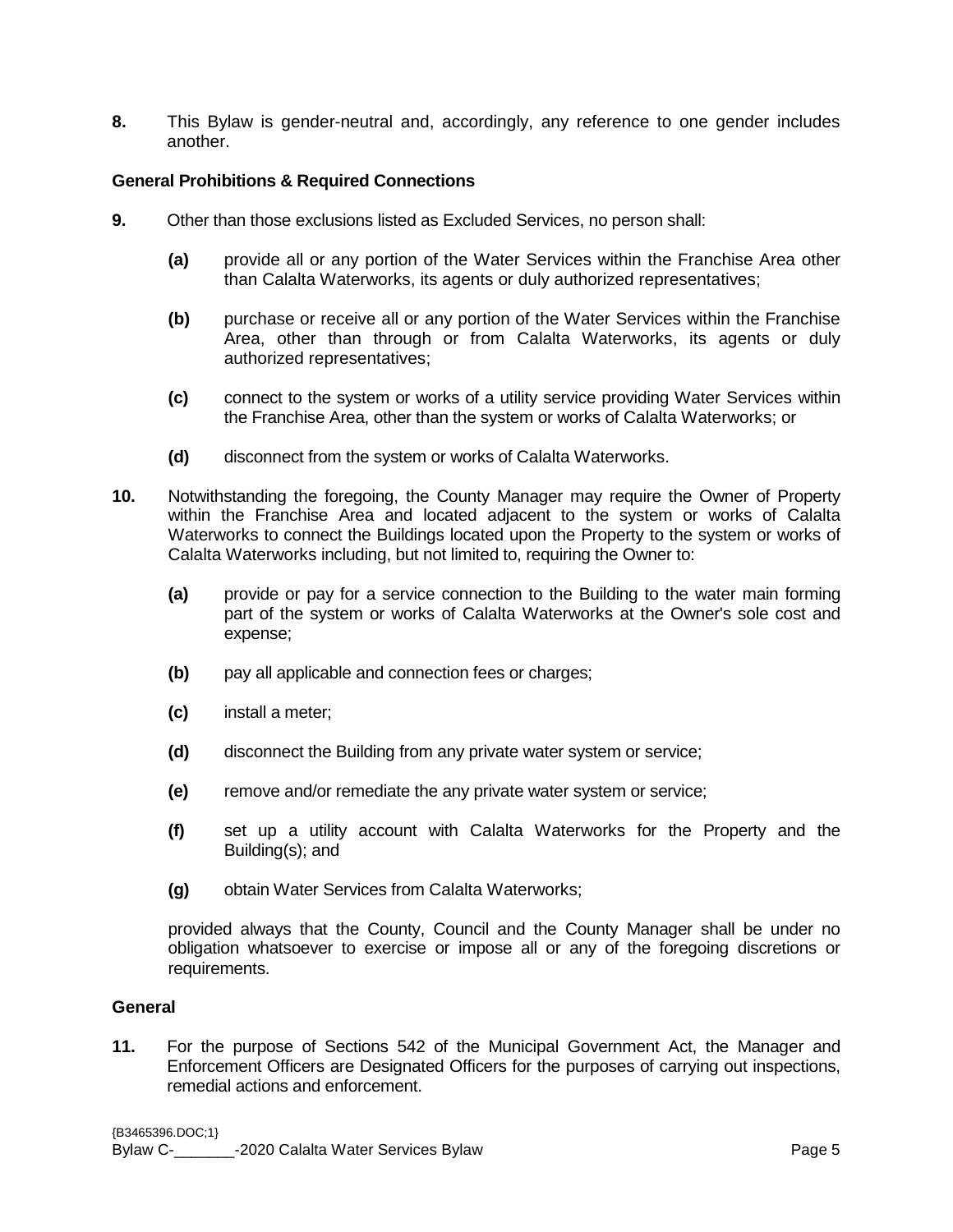- **12.** The Manager may enforce the provisions of this Bylaw by taking any or all of the following enforcement actions:
	- **(a)** Issuing a Written Warning,
	- **(b)** Issuing a Remedial Order,
	- **(c)** Obtaining an Injunction Order, and
	- **(d)** Any other lawful and authorized action to enforce compliance.
- **13.** An Enforcement Officer may enforce the provisions of this Bylaw by taking any or all of the following enforcement actions:
	- **(a)** Issuing a Written Warning,
	- **(b)** Issuing a Violation Ticket,
	- **(c)** Obtaining an Injunction Order, and
	- **(d)** Any other lawful and authorized action to enforce compliance.
- **14.** Nothing within this Bylaw shall limit or prevent the County from issuing a Remedial Order in lieu of or in addition to issuing a Violation Ticket or taking any other enforcement action.

#### **Right of Entry: Inspections, Remedial and Enforcement Action**

- **15.** After providing Reasonable Notice to the Owner or Occupant of Property or a Building in accordance with Section 542 of the *Municipal Government Act*, the Manager or Enforcement Officer may enter into or onto any Property or Building at a Reasonable Time for the purpose of determining if the requirements of this Bylaw is being complied with or for the purpose of carrying out remedial or enforcement action authorized by this Bylaw, the *Municipal Government Act* or an Injunction Order.
- **16.** Notwithstanding Section 15, in an Emergency or extraordinary circumstance, the Manager or Enforcement Officer does not need to provide Reasonable Notice to the Owner or Occupant and the Manager or Enforcement Officer may enter upon or into Property or a Building without the consent of the Owner or Occupant at any time.
- **17.** No Person shall prevent or obstruct the Manager or Enforcement Officer from carrying out any official duty pursuant to this Bylaw.
- **18.** If a Person prevents, obstructs or interferes with the Manager or Enforcement Officer carrying out any official duty under this Bylaw or if a person refuses to produce anything to assist the Manager or Enforcement Officer in the inspection, remedial action or enforcement action, then the County may apply to the Court of Queen's Bench for an order pursuant to Section 543 of the Municipal Government Act.

#### **Written Warning**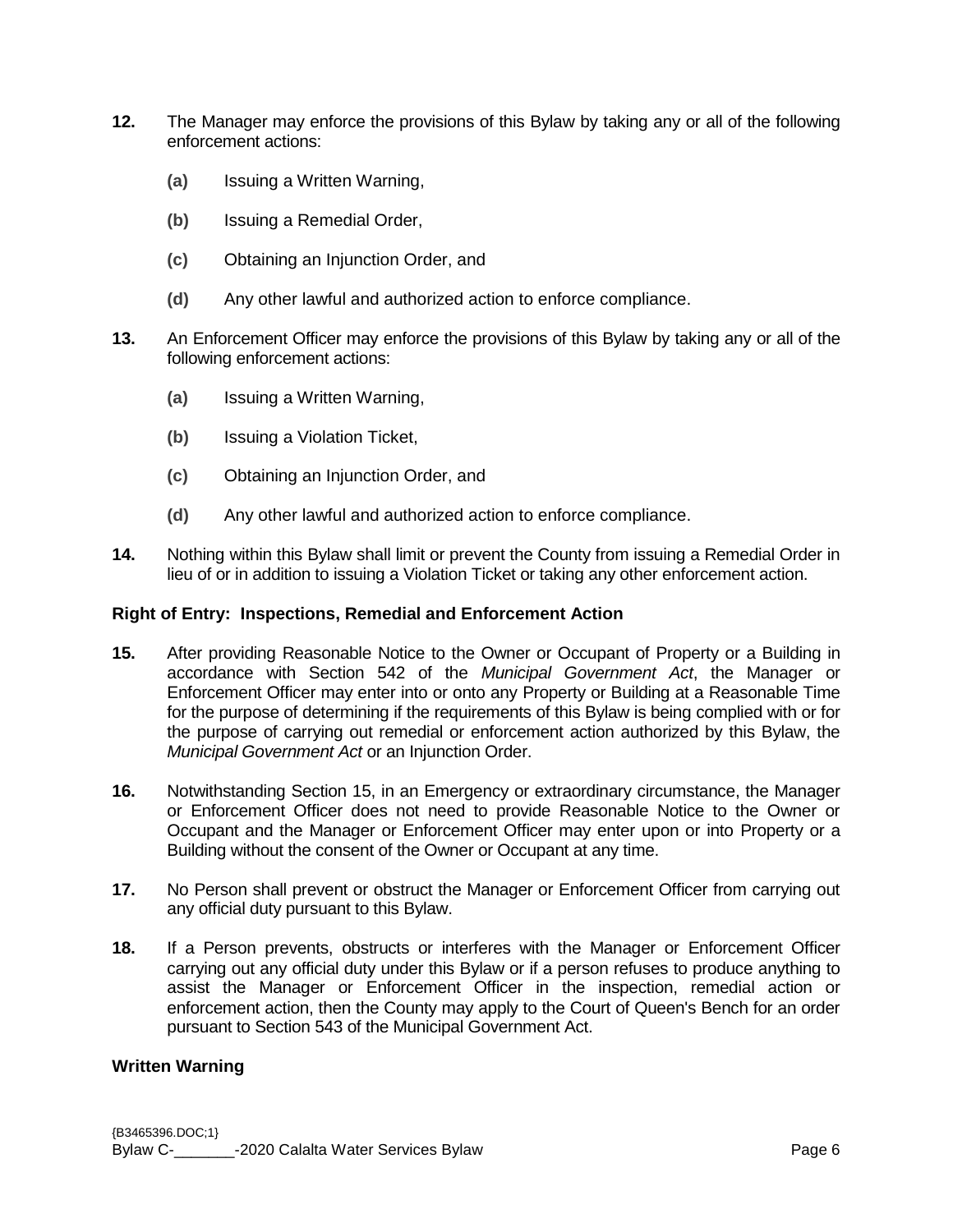- **19.** Where the Manager or Enforcement Officer determines that Property or the use of Property is in contravention of this Bylaw, he/she may issue a Written Warning to the Owner and/or Occupant of the Property. The Written Warning shall:
	- **(a)** Describe the subject Property by municipal address or location and/or legal description,
	- **(b)** State the nature of the contravention,
	- **(c)** State what remedial measures or action must be taken in order to remedy the contravention,
	- **(d)** State a time within which the Owner and/or Occupant must complete the remedial measures or action which, unless the matter poses a safety risk to life or property, must not be less than seven days from the date of delivery of the Written Warning,
	- **(e)** Advise that if the Written Warning is not adhered to, the County may undertake further enforcement measures pursuant to this Bylaw and the *Municipal Government Act*.

## **Remedial Order**

- **20.** Where the Manager determines that a Property or use of Property is in contravention of this Bylaw, he/she may issue a Remedial Order under s 545 of the *Municipal Government Act* to any or all of the Owner and/or Occupant of the Property. The Remedial Order shall:
	- **(a)** Describe the subject Property by municipal address or location and/or legal description,
	- **(b)** State the nature of the Bylaw contravention,
	- **(c)** Direct the Owner, Occupant and/or person responsible for the Bylaw contravention to take any or all of the following actions:
		- **(i)** Stop doing something, or change the way in which the Person is doing it,
		- **(ii)** Take any action or measures necessary to remedy the Bylaw contravention, including the removal or demolition of a structure that has been erected or placed in contravention of this Bylaw and, if necessary, to prevent a re-occurrence of the contravention,
		- **(iii)** State a time in which the Person must comply with the directions in the Remedial Order,
	- **(d)** State that if the Person does not comply with the directions within the time specified within the Remedial Order, the County will take the action or measure at the expense of the Person and may undertake further enforcement measures pursuant to this Bylaw and the Municipal Government Act including but not limited to: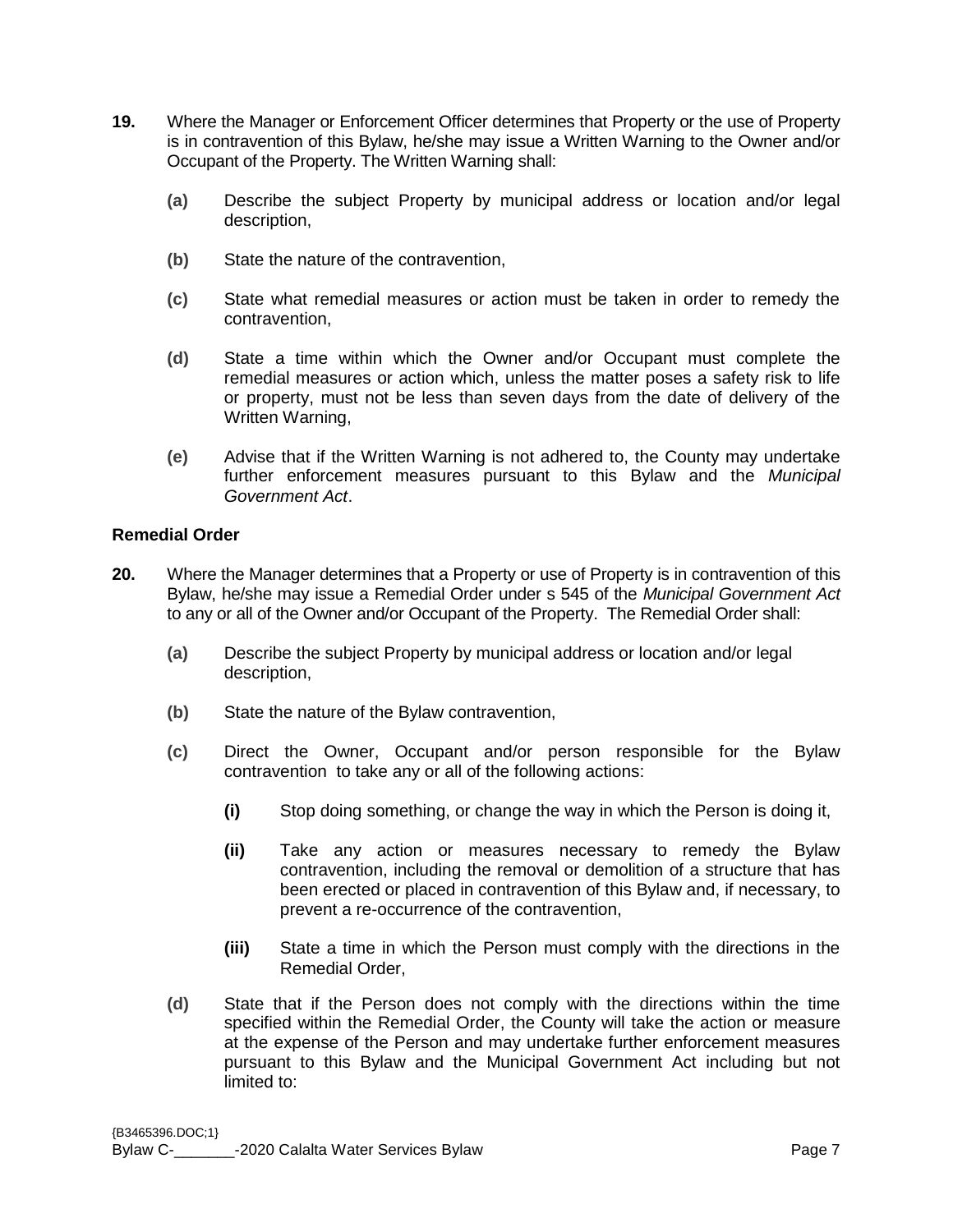- **(i)** entering onto or into the Property and performing the necessary remedial action pursuant the *Municipal Government Act*,
- **(ii)** obtaining an Injunction Order,
- **(iii)** issuing a Violation Ticket, and/or
- **(iv)** registering the Remedial Order on the certificate of title to the subject Property pursuant to the *Municipal Government Act*,
- **(e)** In addition to the directions set out above, where the Manager or Enforcement Officer is of the opinion that a structure, excavation or hole is Dangerous, the Remedial Order may be issued under s 546 of the *Municipal Government Act*, and may require the Owner of the structure to:
	- **(i)** eliminate the danger to public safety in the manner specified in the Remedial Order, or
	- **(ii)** unless a matter poses a safety risk to life or property, the time period for bringing the Property into compliance must not be less than 14 days from the date of delivery of the Remedial Order,
	- **(iii)** advise that the Person(s) to whom the Remedial Order is issued may request a review of the Remedial Order by Council in accordance with Section 547 of the *Municipal Government Act*,
	- **(iv)** advise that the costs and expenses incurred by the County in enforcing the Remedial Order may be added to the tax roll of the subject Property whereby the amount will be deemed to be a property tax imposed under Division 2 of Part 10 of the Municipal Government Act from the date that it was added to the tax roll and will form a special lien against the Property in favour of the County from the date it was added to the tax roll, in accordance with Section 553 of the *Municipal Government Act*.

#### **Remedial Order Review**

- **21.** Any Person who receives a Remedial Order may, by written notice, request that review the Remedial Order by filing a written notice with the Manager requesting the Enforcement Appeal Committee review within 14 days (7 days in the case of an Order made under section 546) after the date that the Remedial Order is received by the Person. The written notice must:
	- **(a)** set out the basis for the request for Enforcement Appeal Committee review,
	- **(b)** state the name and address of the Person making the request for review,
	- **(c)** state the address of the subject Property,
	- **(d)** be dated and signed by the Person making the request for review, and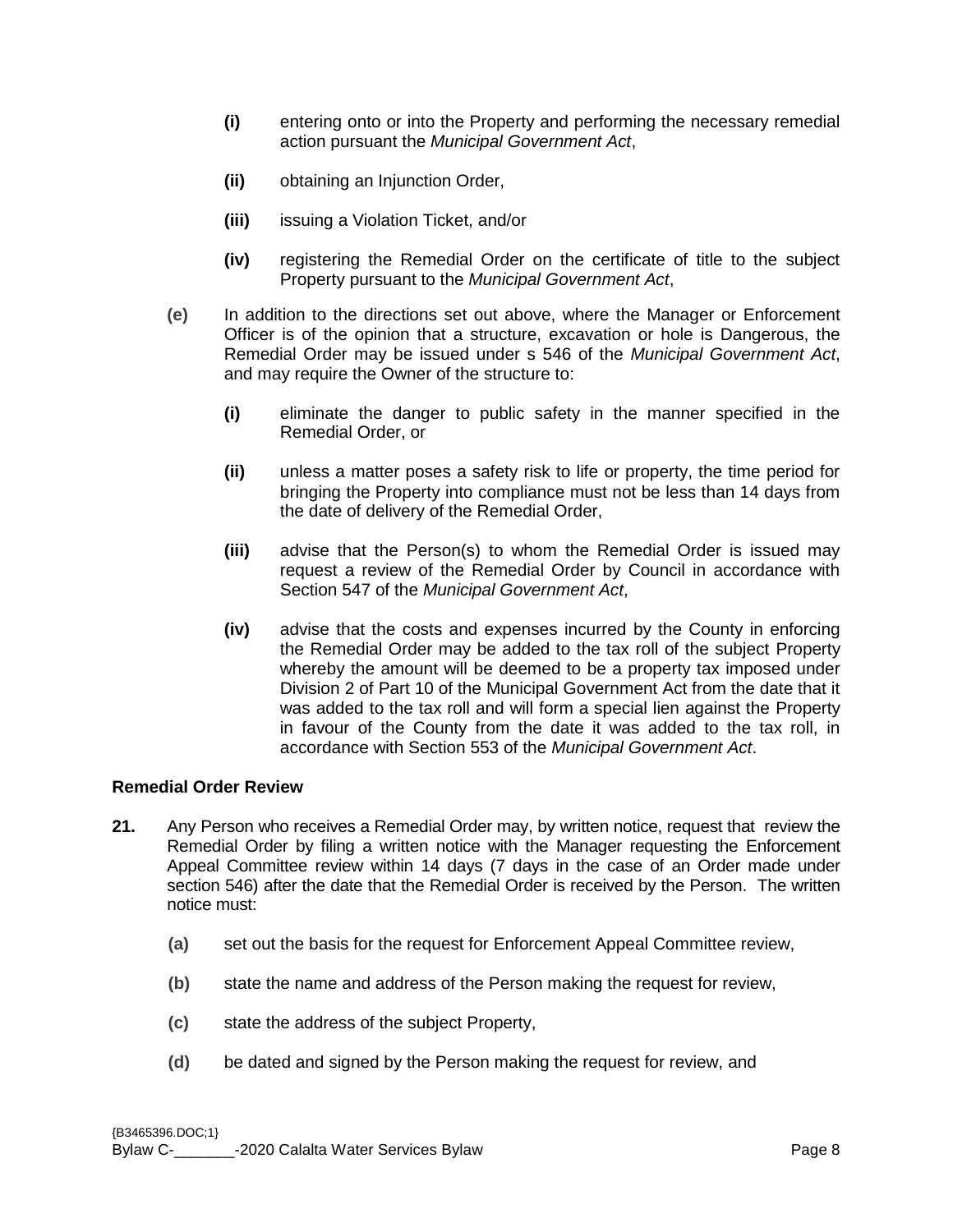- **(e)** include the Enforcement Appeal Committee review fee as may be established in the *Master Rates Bylaw*.
- **22.** Within 30 days after receiving a complete written notice filed in compliance with Section 21, the Enforcement Appeal Committee shall review the Remedial Order. Upon completion of its review, the Enforcement Appeal Committee may confirm, vary, substitute or cancel the Remedial Order. The Enforcement Appeal Committee shall issue written reasons for its decision to the Person who requested the review.
- **23.** Subject to an appeal being filed with the Court of Queen's Bench in accordance with the Municipal Government Act from the Enforcement Appeal Committee's decision made in accordance with Section 22, the Enforcement Appeal Committee's decision is final and binding on all parties.

#### **Offences**

- **24.** Any Person who
	- **(a)** violates or contravenes or causes, allows or permits a contravention of any provision of this Bylaw is guilty of an offence and is liable upon summary conviction to a fine in an amount not to exceed the specified penalties listed within Schedule "A" attached to this Bylaw, imprisonment for not more than one year, or to both fines and imprisonment; or
	- **(b)** fails to comply with the directions set out in a Remedial Order within the time frame specified is guilty of an offence and is liable upon summary conviction to a fine in an amount not to exceed \$10,000.00, imprisonment for not more than one year, or to both fines and imprisonment.
- **25.** It is the intention of Council that all offences created under this Bylaw be interpreted to be strict liability offences.
- **26.** Where a contravention of this Bylaw is of a continuing nature, a contravention shall constitute a separate offence in respect of each day, or part of a day, on which that offence continues.

#### **Service of Written Warnings, Notices, Demands, and Remedial Orders**

- **27.** In any case, where the Manager or Enforcement Officer, as the case may be, issues a Written Warning, Notice, Demand, or Remedial Order to any Person, the Manager or Enforcement Officer shall effect such service, either:
	- **(a)** by causing a written copy of the Written Warning, Notice, Demand, or Remedial Order to be personally delivered to the Person named in the Written Warning, Notice, Demand, or Remedial Order,
	- **(b)** in the case of an individual, by causing a written copy of the Written Warning, Notice, Demand, or Remedial Order to be delivered and left with a person of at least 18 years of age at the Person's residence,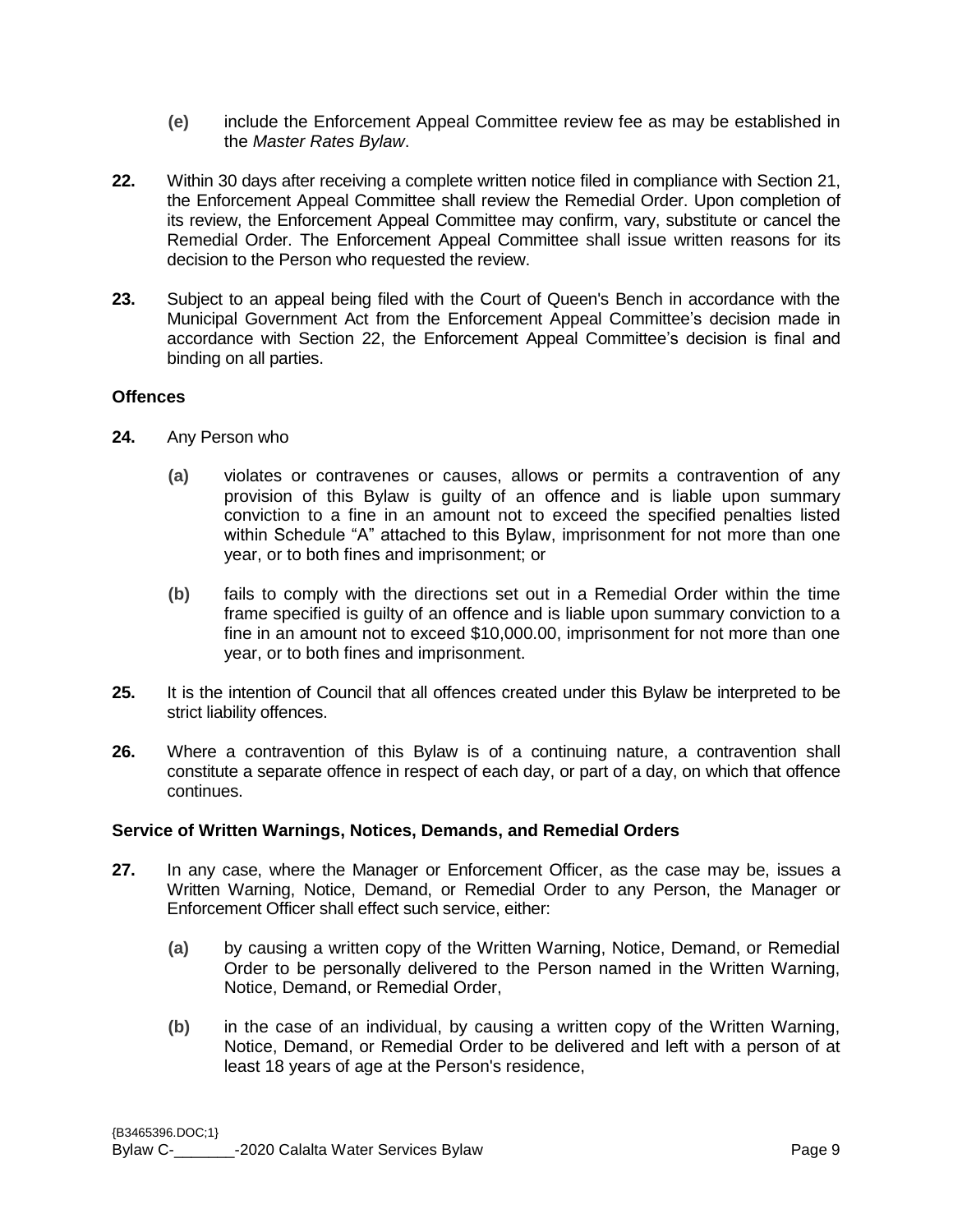- **(c)** in the case of a corporation, by sending a written copy of the Written Warning, Notice, Demand, or Remedial Order by registered mail to the registered office of the corporation, or by delivering it personally to the manager, secretary or other executive officer of the corporation or the person apparently in charge of a branch office of the corporation at an address held out by the corporation to be its address,
- **(d)** by causing a written copy of the Written Warning, Notice, Demand, or Remedial Order to be delivered to and left in a conspicuous place at or about the subject Property or Building; or
- **(e)** by causing a written copy of the Written Warning, Notice, Demand, or Remedial Order to be mailed or delivered to the last known address of the Person as disclosed in the land registry system established by the Land Titles Act of Alberta as shall appear to the Manager or Enforcement Officer most appropriate in the circumstances, and such service shall be adequate for the purposes of this Bylaw.

## **Violation Ticket**

- **28.** An Enforcement Officer is hereby authorized and empowered to issue a Violation Ticket to any Person where the Enforcement Officer has reasonable and probable grounds to believe that Person has contravened any provision of this Bylaw.
- **29.** A Violation Ticket may be served on such Person who is an individual, either:
	- **(a)** by delivering it personally to such Person, or
	- **(b)** by leaving a copy for such Person at his/her residence with an individual at the residence who appears to be at least 18 years of age, and such service shall be adequate for the purposes of this Bylaw.
- **30.** A Violation Ticket may be served on a Person which is a corporation, either:
	- **(a)** by sending it by registered mail to the registered office of the corporation, or
	- **(b)** by delivering it personally to the manager, secretary or other executive officer of the corporation or the person apparently in charge of a branch office of the corporation at an address held out by the corporation to be its address, and such service shall be adequate for the purposes of this Bylaw.
	- **31.** This Section does not prevent an Enforcement Officer from issuing a Violation Ticket requiring a Court appearance by the Defendant in accordance with the *Provincial Offences Procedures Act*.

#### **Recovery of Enforcement Costs**

**32.** The expenses incurred by the County in carrying out enforcement action pursuant to this Bylaw constitutes a debt owing to the County from the Person responsible for the Bylaw contravention and may be collected by civil action for debt in a court of competent jurisdiction, in accordance with the *Municipal Government Act*.

{B3465396.DOC;1} Bylaw C- The Calalta Water Services Bylaw Page 10 and Calalta Water Services Bylaw Page 10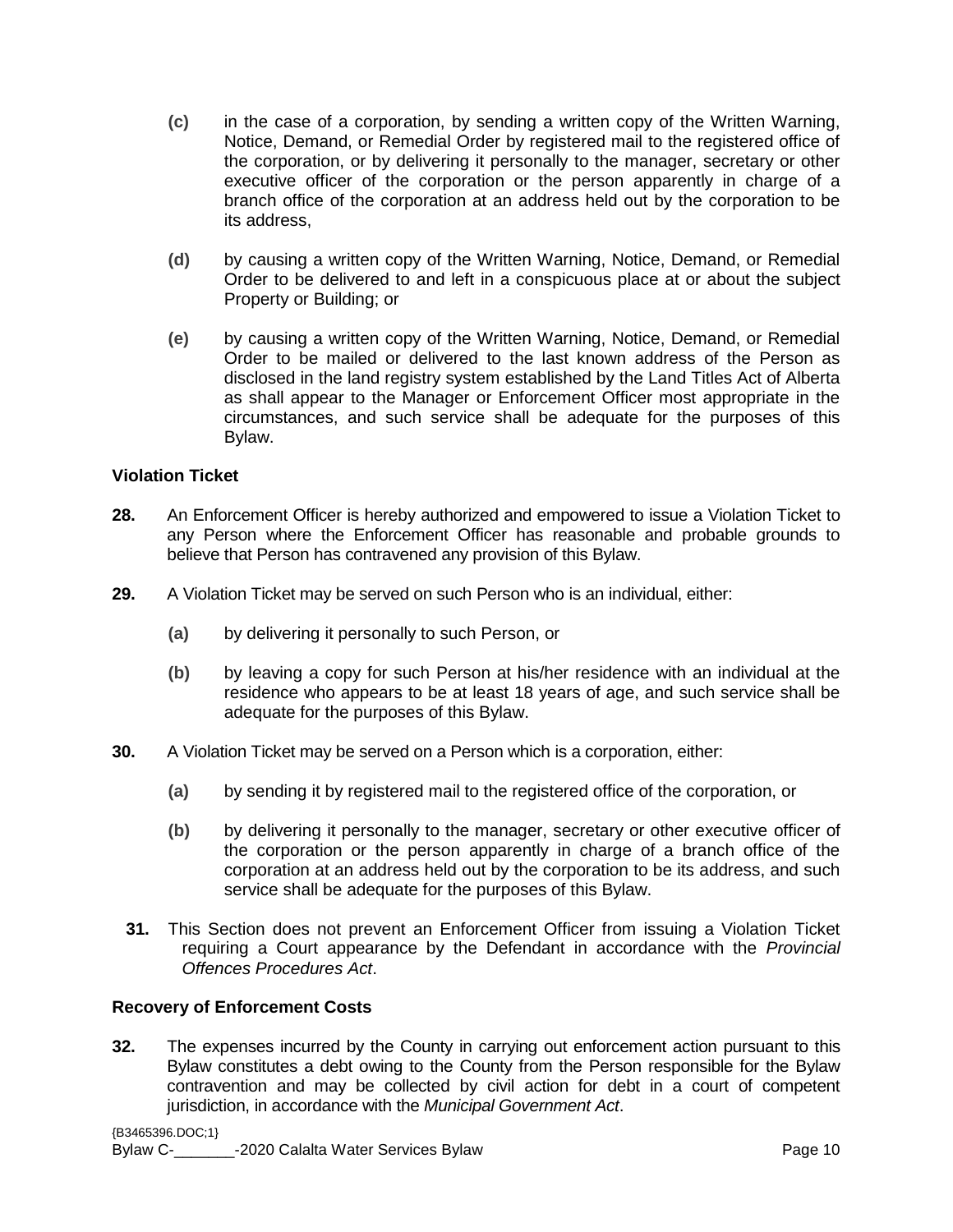- **33.** In the event of the County carrying out enforcement action pursuant to a Remedial Order, the Manager is responsible for sending a demand for payment of enforcement expenses incurred by the County to the Person to whom the Remedial Order was directed. Where the Person to whom the Remedial Order was directed is the Owner of the Property upon which the contravention occurred in whole or in part and the Owner fails to pay the enforcement expenses incurred by the County within the time frame set out in the demand for payment, the Manager shall place the unpaid expense amount onto the tax roll of the subject Property and that amount:
	- **(a)** is deemed to for all purposes to be a tax imposed under Division 2 of Part 10 of the *Municipal Government Act* from the date it was added to the tax roll, and
	- **(b)** forms a special lien against the Property in favour of the County from the date it was added to the tax roll for the Property, in accordance with the *Municipal Government Act*.
- **34.** In the event that the County removes any Property as part of its enforcement action undertaken pursuant to this Bylaw and the *Municipal Government Act*, the Manager or Enforcement Officer shall issue a written notice to the Owner of the Property setting out a time period in which the Owner may recover the Property from the County, which time frame must not be less than 30 days from the date of receipt of the Written Notice by the Person, as well as any amounts owing by the Owner to the County related to the removal and/or storage of the Property or related enforcement activities.
- **35.** In the event that the Owner of the Property fails to retrieve the Property and pay any associated expenses or costs incurred by the County in the removal or storage of the Property within the time frame specified in writing by the County in accordance with Section 34, the Manager may direct that the Property be disposed of as he/she deems appropriate and any revenue generated from the disposal of the Property shall be used to pay the County's costs and expenses incurred in the removal, storage or disposal of the Property or related enforcement activities undertaken by the County in accordance with this Bylaw and the *Municipal Government A*ct and any excess amounts remaining shall be paid to the Owner of the Property.

## **Vicarious Liability**

**36.** For the purposes of this Bylaw, an act or omission by an employee or agent of a Person is deemed also to be an act or omission of the Person if the act or omission occurred in the course of the employee's employment with the Person, or in the course of the agent's exercising the powers or performing the duties on behalf of the Person under their agency relationship.

#### **Corporations and Partnerships**

**37.** When a Corporation commits an offence under this Bylaw, every principal, director, manager, employee or agent of the corporation who authorized the act or omission that constitutes the offence or assented to or acquiesced or participated in the act or omission that constitutes the offence is guilty of the offence whether or not the corporation has been prosecuted for the offence.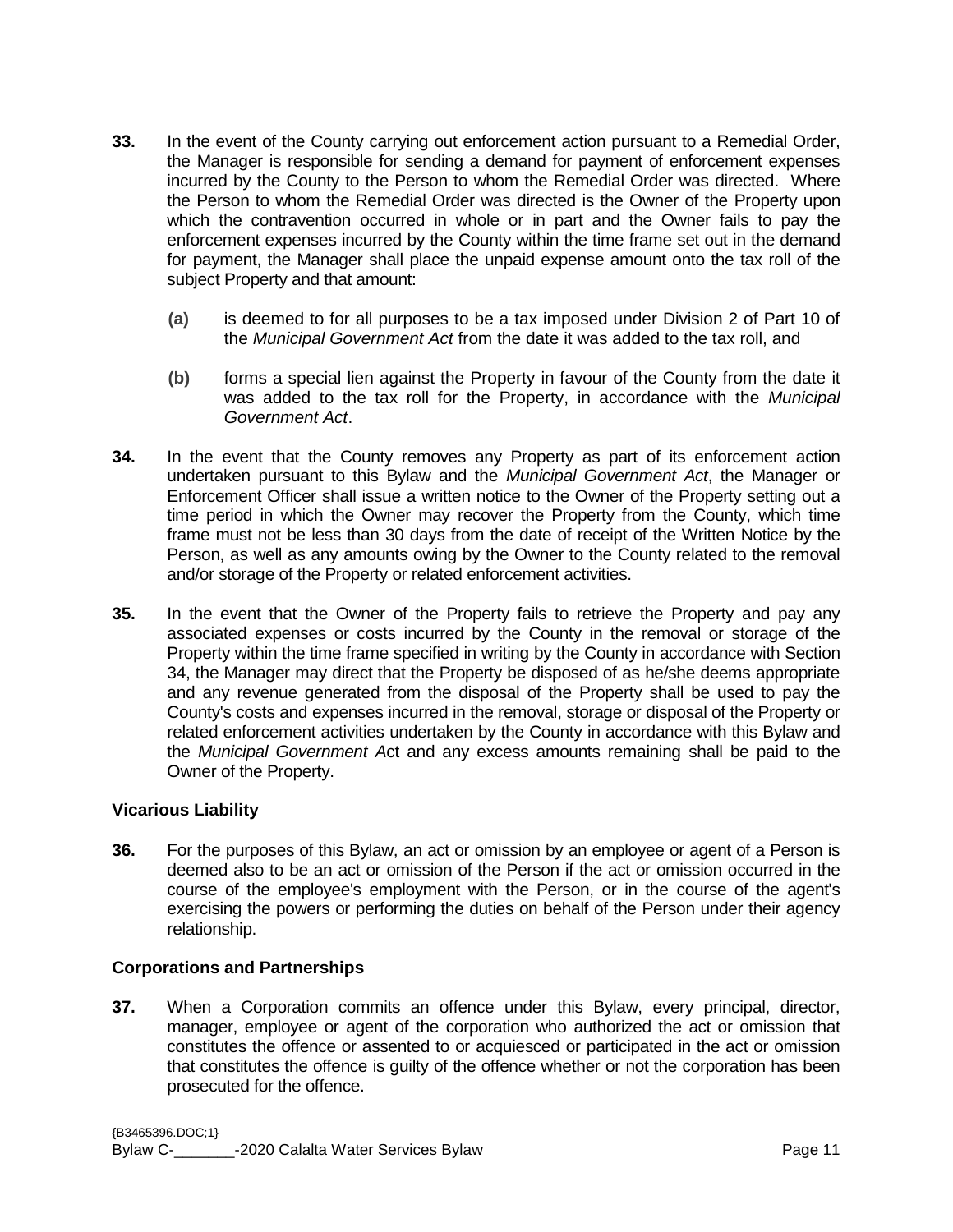**38.** If a partner in a partnership is guilty of an offence under this Bylaw, each partner in that partnership who authorized the act or omission that constitutes the offence or assented to or acquiesced or participated in the act or omission that constitutes the offence is guilty of the offence.

#### **Enforcement**

**39.** Payment of any penalty or fine imposed pursuant to this Bylaw does not relieve a Person from the necessity of paying any fees, charges or costs for which that Person is liable under the provisions of this Bylaw or any other bylaw or enactment.

#### **Obstruction**

**40.** No Person shall obstruct, hinder or impede any authorized representative of the County in the exercise of any of their powers or duties pursuant to this Bylaw.

#### **Administering the Bylaw**

**41.** The Manager is authorized to administer this Bylaw, as well as supervise, control and direct the Franchise Agreement.

#### **Severability**

- **42.** Each provision of this Bylaw is independent of all other provisions. If any such provision is declared invalid by a court of competent jurisdiction, all other provisions of this Bylaw will remain valid and enforceable.
- **43.** Evidence that a Person is an owner of Property or Private Property providing or receiving an Unauthorized Service is *prima facie* proof that the owner of the Property is responsible for the Unauthorized Service.
- **44.** The County is not liable for damages or costs to remedy an Unauthorized Service.
- **45.** The County is not liable for not taking an action on or in respect of an Unauthorized Service, and in no event that any such inaction be deemed or interpreted as an authorization of any Unauthorized Service.
- **46.** This Bylaw shall come into full force and effect on the day that it is finally passed by Council by giving it third and final reading and it is signed in accordance with the *Municipal Government Act*.

READ A FIRST TIME IN COUNCIL this \_\_\_\_\_\_\_\_\_\_\_ day of \_\_\_\_\_\_\_\_\_\_\_\_\_\_\_\_, 2020

READ A SECOND TIME IN COUNCIL this day of  $\qquad \qquad$  , 2020

*UNAMIMOUS PERMISSION FOR THIRD READING* \_\_\_\_\_\_\_day of \_\_\_\_\_\_\_\_\_, 2020

{B3465396.DOC;1} Bylaw C- The Calalta Water Services Bylaw Page 12 and Services Bylaw Page 12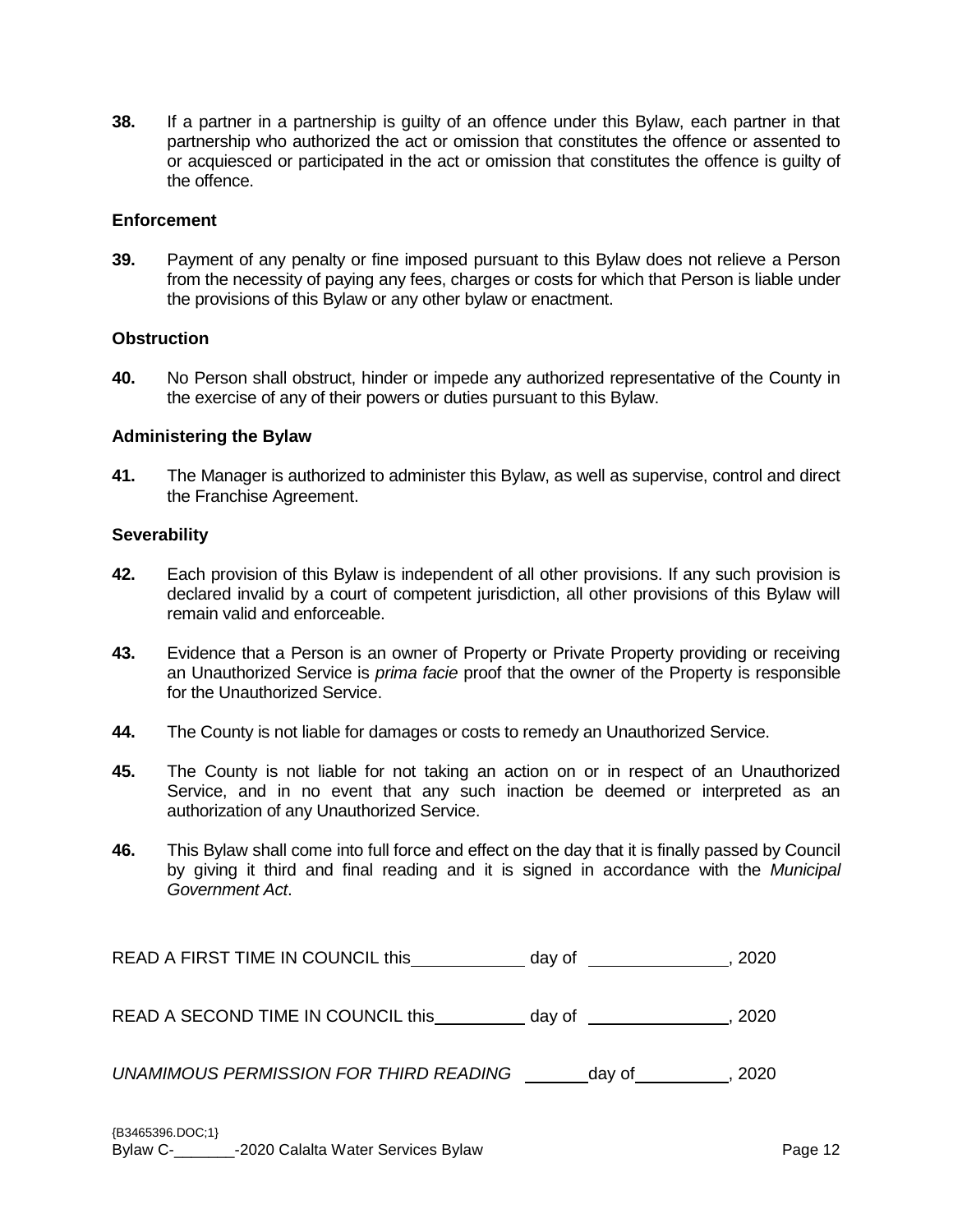| READ A THIRD TIME IN COUNCIL AND PASSED this | dav of | 2020 |
|----------------------------------------------|--------|------|
|----------------------------------------------|--------|------|

\_\_\_\_\_\_\_\_\_\_\_\_\_\_\_\_\_\_\_\_\_\_\_\_\_\_\_\_\_\_\_ **Reeve** 

\_\_\_\_\_\_\_\_\_\_\_\_\_\_\_\_\_\_\_\_\_\_\_\_\_\_\_\_\_\_\_ CAO or Designate

\_\_\_\_\_\_\_\_\_\_\_\_\_\_\_\_\_\_\_\_\_\_\_\_\_\_\_\_\_\_\_ Date Bylaw Signed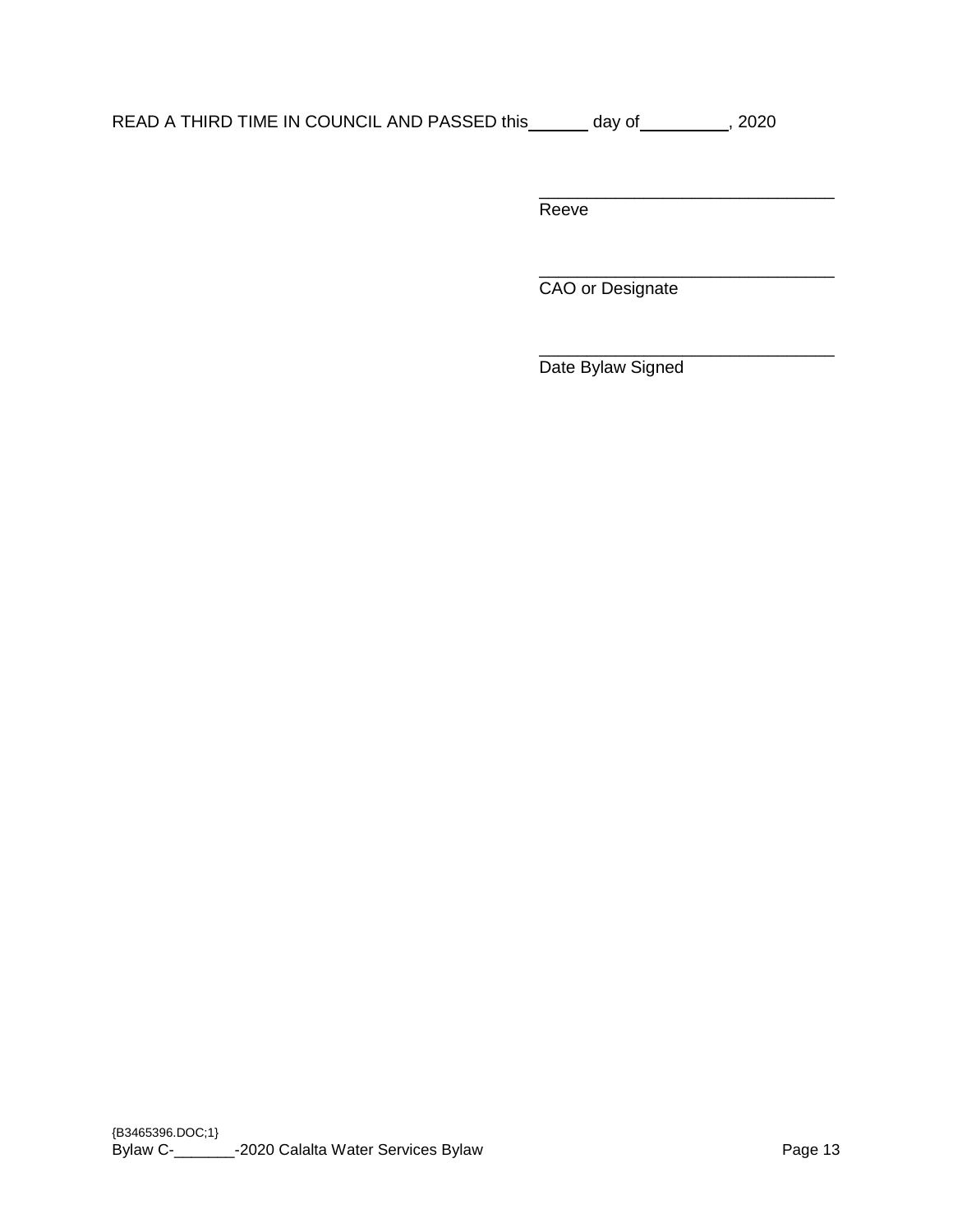# **SCHEDULE "A" – Specified Penalties**

First Offence: A minimum of \$500.00.

**Second Offence: A minimum of \$2,000.00.**

**Each Subsequent Offence: A minimum of \$5,000.00.**